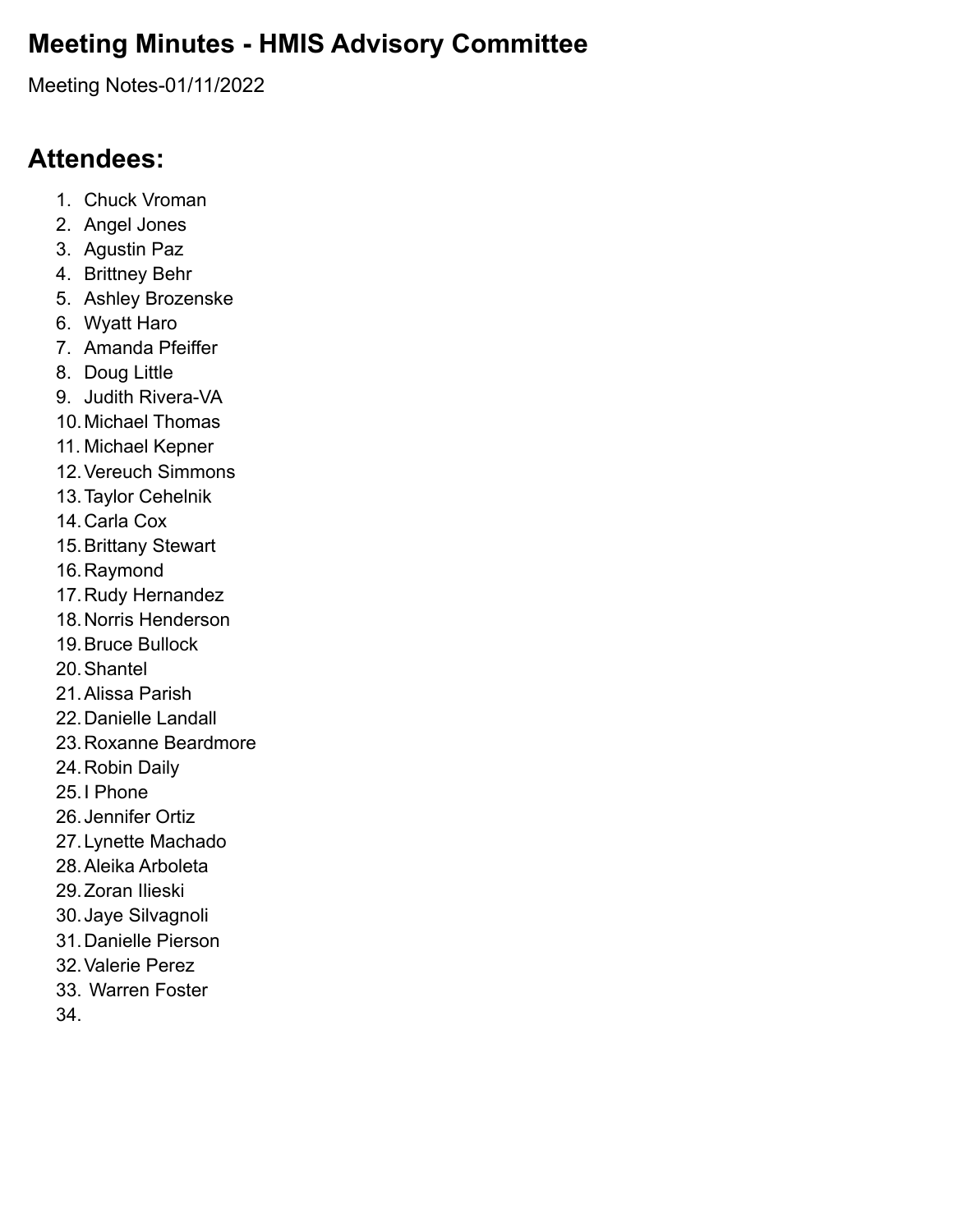### **● HMIS Advisory Committee Purpose**

**○ "Oversee the CoC's implementation of HMIS, what we do with the data and how we use it."**

**○ .**

## **● HMIS Advisory Committee Mission Statement**

- **○ Open Discussion.**
- **○ Wyatt opened the poll to accept mission statement. Committee voted to accept mission statement.**
- **● Nomination for Official Vice Chair**
	- **○ Wyatt described nominations process and asked for nominations.**

**○ .**

**■ .**

### **● Nomination for Official Committee Members**

- **○ See slide for details required for nomination.**
- **○ Danielle Landall, iDignity.**
	- **Committee voted to add Danielle to Committee**

**○**

#### **● Committee Charter**

**○ Wyatt described the charter approval process.**

**○ .**

## **● Request for Proposal (RFP) Update**

- **○ Briittney provided an update to the committee on process steps and timeline.**
- **○ Announced Eccovia has contract start 1/10/2022 and described kickoff meeting.**
- **○ Expectations for Agencies See slides about project and data setup, data quality maintenance, and the "Train-the-trainer" model for user testing.**
- **○ Brittney asked for questions about transition**
	- **No questions posted to chat.**
	- **■ Sende questions to Brittney or HMIS help Desk**

### **● Transition Planning**

- **○ Special Guests: Alissa Parish and Michael Thomas**
	- **Alissa described governance issues to be considered during transitions.**
	- **Privacy policies should be reviewed as part of transition.**
	- **New system may provide new functionality related to privacy.**
	- **■ Privacy and ROI documentation discussion.**
	- Michael provided discussion about data use and data disclosures, including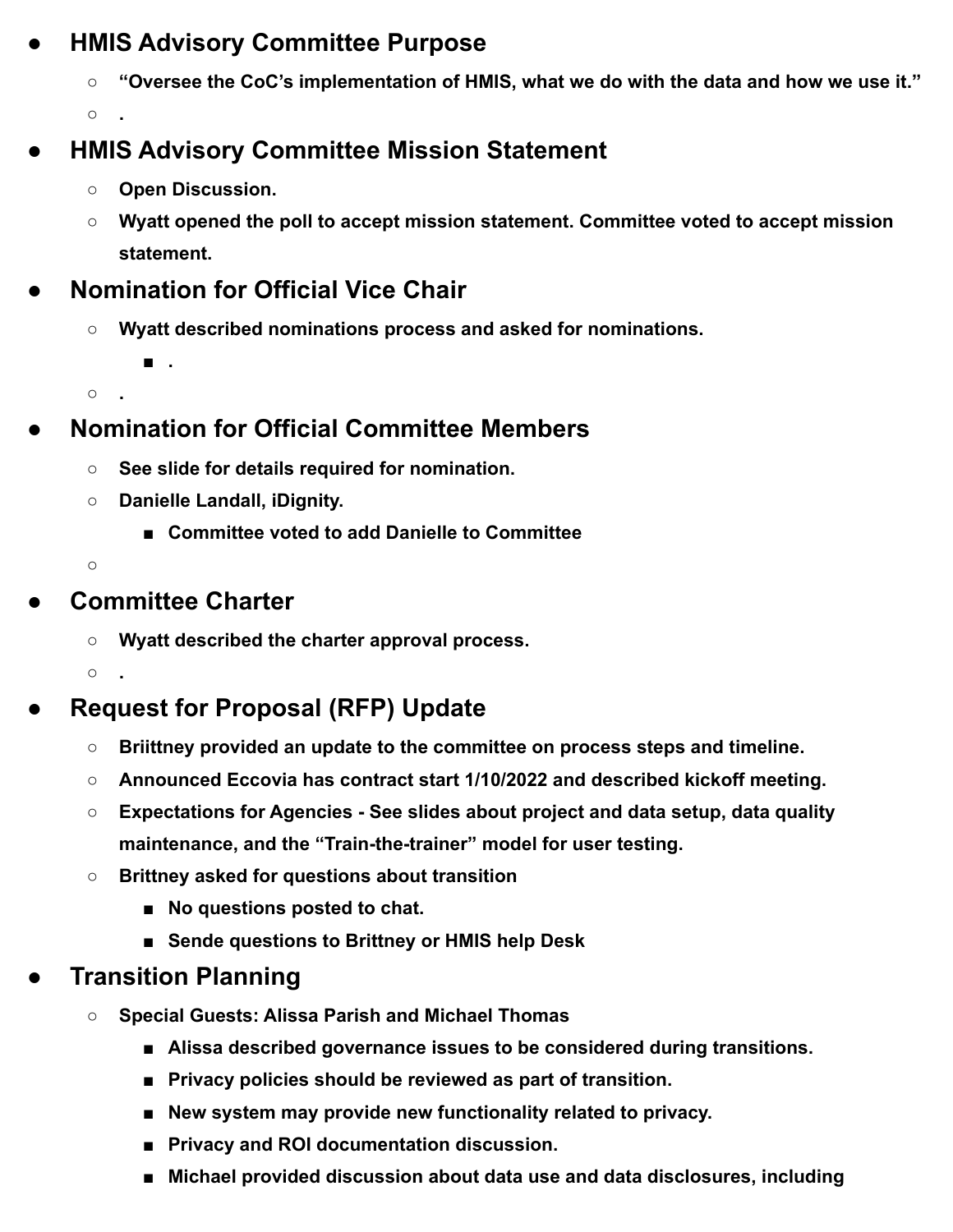**distinction between mandated, permitted and prohibited disclosures.**

- **■ Michael described what can be done for clients without written client consent.**
- **■ Uses and Disclosures**

## More Uses & Disclosures

• Providers are permitted, and in some instances required, to disclose information in the following ways without written client consent, as long as they are clearly laid out in the Privacy Policy:



**IMPORTANT: Uses & Disclosures not listed in the Privacy Notice require the** client's written consent



Types of Uses and Disclosures

• Disclosures for oversight of compliance with HMIS privacy and

• Client access to their information; and

Mandatory:

security standards.

# Do Lor Don't P

**■**

• Do I need the client's consent (written or verbal) to use or disclose information?



**■ Question from Carla: When you refer to internal policies and procedures, are you**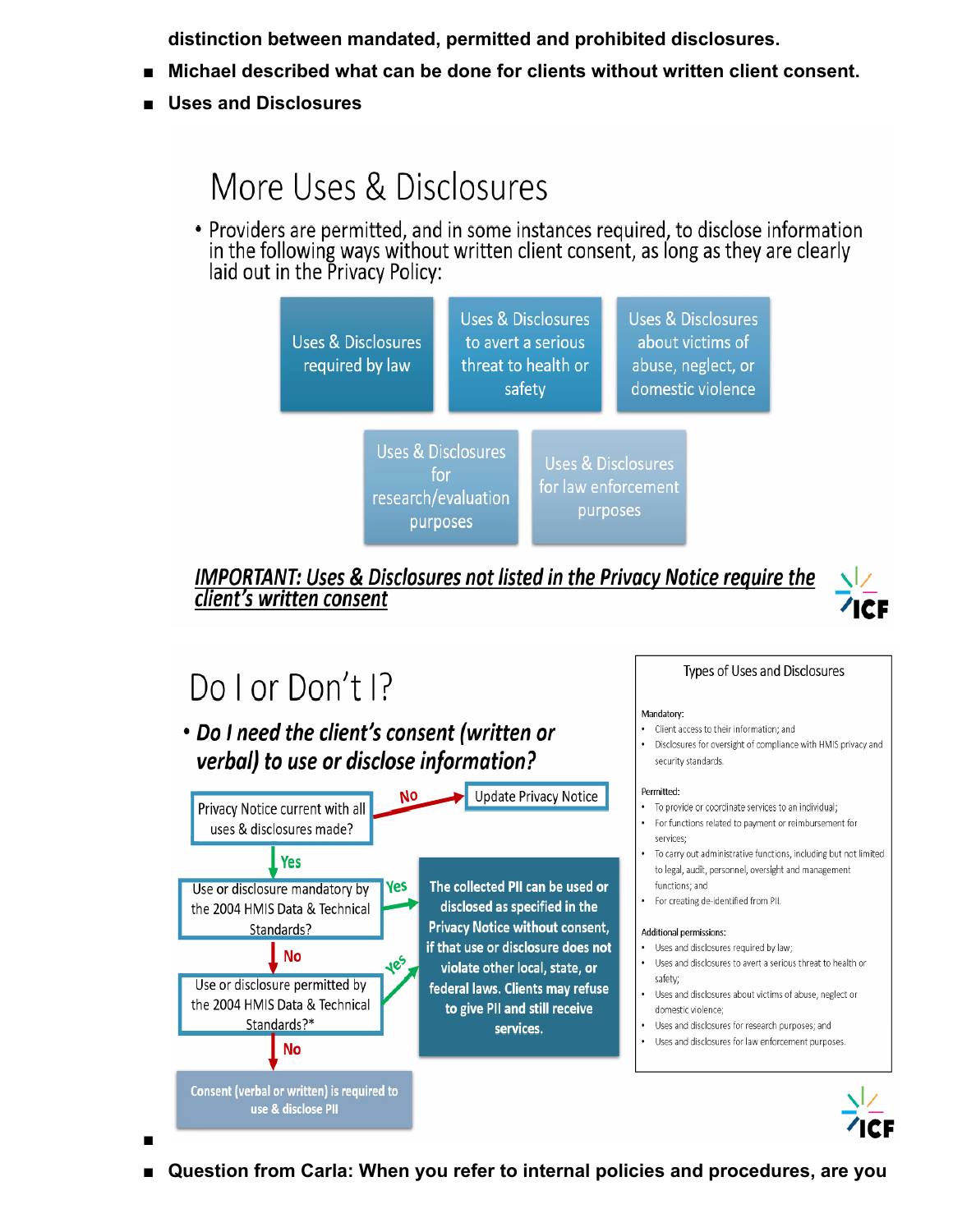**referring to the HMIS/HSN p&p or the individual agency's p&p? Alissa response: HMIS release/ROI. (Refer to recording for more detail.) Can also cover Coordinated Entry process.**

- **■ Quick informal poll, community seems interested to do away with written ROI.**
- Alissa described documentation at FL-507, including documents that need to be **updated.**
- **■ Alissa described Next Steps for our community.**
	- **● Specific need to identify decision making authority**
	- **● Identify new system functionality**
	- **● Alignment of governance and language**
- Slides to be provided to meeting attendees.
- **○ Questions from attendees, after Alissa and Michael finished:**
	- **■ None submitted.**

## **● Data Quality Plan (DQP)**

- **○ Committee Feedback on Reviewing DQP Data**
	- **■ Ashley provided a reminder of what has been discussed so far.**
	- **Ashley described new benchmarks for aiding transition to the new HMIS system.**
	- **Ashley described HMIS team process and responsibilities relative to the Data Quality Plan.**
	- **Open discussion How do we review DQP data?** 
		- **● Ashley described options available.**
		- **● Feedback from Carla: Some important questions we are looking at: #/% new to HMIS, #/% transitioned to shelter/housing, #/% who accesses other services after engaging in outreach.**
		- **● See Chat log for more information.**
		- **● Wyatt mentioned evaluating by project type.**
		- **● Ashley described visualization tools under development.**
		- **● Wyatt mentioned we should not publicly identify projects/agencies that are not doing well.**
		- **● Wyatt suggested we set up work groups to study our data, called DQP Workgroup, headed by Ashley.**
	- **Ashley reminded the group about Data Quality Monitoring to continue in 2022.**

### **● HMIS Training & Support**

- **○ Ashley mentioned changes to training form and training schedule.**
- **○ Ashley also reminded the group about training requests that have to come thru agency**